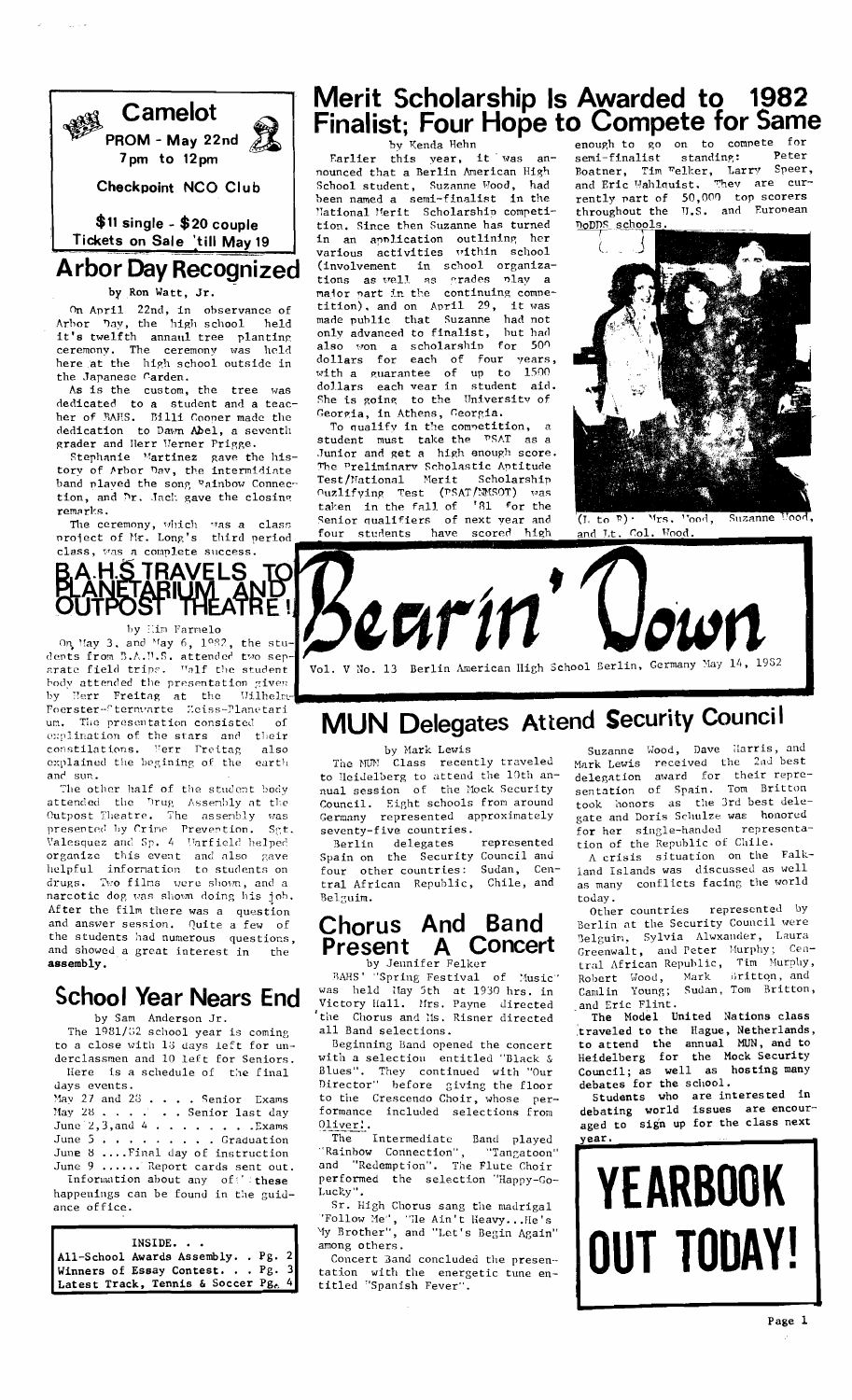# 'Features'

#### SENIORS and UNDERCLASSMEN Will Receive the BAHS Honors at the All-School Awards Assembly by Peggy Vine

The All-School Awards Assembly<br>will be held on May 26th at 1330 at the Outpost Theater.

Awards will be given to students who are outstanding in the areas of: Language Arts, Social Studies, Math, Science and Foreign Language. There will be three special awards. These awards are the Bausch&Lomb Science Award, the Principal's Award, and the Community Service Award.

For students who excell in a nonacademic area, there are awards for excellence in Music, Art, Drama, Career Ed., and Journalism.

Four awards will be given to students in grades 7-9. These awards<br>are in Language Arts, Social Studies, Science and Math.

Major General Boatner will address the faculty, students and parents. Colonel Spohn will recognize the Air Force ROTC scholarship winner and the Merchant Marine Cadet.

Mr. Wieland will recognize the<br>ollege Bound" Seniors and Mrs. 'College Bound" Davis, the Berlin Scholarship Committee chairperson, will announce the scholarship winners from BAHS. The All-School Awards Assembly is

an annual event held to recognize the outstanding Seniors and other students in our school.

Parents and other family members are invited to attend to Assembly.

#### CALENDER FOR END OF YEAR **MAY** - 7th and 3th grade Volksmarch  $19$ 20 - Student Council Elections  $22 - PROM!!$ 26 - Awards Assembly 30 - Baccalaureate 4:00P.M. 31 - Memorial Day NO SCHOOL! JUNE Athletic Banquet 4 - Teachers Workshop NO SCHOOL!  $5 -$  GRADUATION!!!<br>3 - LAST DAY OF SCHOOL!!! Oh Thank

# Teachers Departing

Heaven

by Mark Lewis

Many teachers will be departing<br>Berlin American High School this<br>year. Their services to the Berlin community have been greatly appreciated by all.

Mrs. Lewis will be moving to Ft.<br>Bragg, North Carolina, where she will pursue studies in the field of law. She will also rejoin her husband who was restationed last March.

Mr. and Mrs. South will be going to Plymouth, Michigan, where Mr. South will take over as a principal and Mrs. South will continue as a counselor.

Mr. Priebe will be retiring after thirty-four years of teaching. He

#### **SUMMER HIRE WANTS YOU NOW!!**

Summer vacation is just around the corner and with the coming of<br>summer vacation is the coming of Summer Hire.

Applications will be accepted from males and females, ages 14--23 years of age. Applicants must be dependent youths whose military or<br>civilian sponsors are assigned to Berlin.

Application forms can be obtained from the Berlin American High School career center, the CPD office at Clay Headquarters, or at the CPD office at Templehof Central Airport. Completed applications should be<br>returned to the Civilian Personnel Division no later than May 27.

Employment will last for five veeks. You will either be assigned to the first phase, 14 June through 16 July or second phase, 19 July<br>through 20 August. The hourly pay  $w111$  be DM 8.

So do something productive with your summer, join Summer Hire.

#### So You Think You! Il Graduate ? ? by Chris McAnallen

Attention seniors...as of today, May 14, 1982, there are exactly 22 days until graduation. So you think you've made it?Hold on for a second and ponder briefly on these few, minor, unimportant details before you go on planning your action-filled -<br>summer.

Each senior must have at least 18 credits (minimum) to graduate. This<br>includes 4 units Language Arts, 3 units Social Studies. One of these units must be U.S. History and 1/2 must be American Government. YOU also need 1 unit Math, 1 unit  $Sci$ ence, 1 unit Career Education (vocational), 1 unit Fine Arts, 1<br>Physical Education, and 1/2 unit unit Health. Please keep in mind that these requirements are the absolute minimum.A schedule with more academic courses is recommended for those wishing to go on to college.

Another factor to consider in order to graduate is attendance.

Class ranks are listed and can be<br>obtained from Mr. Wieland.

For New Positions<br>
San Francisco Bay area. Mr. Priebe has been teaching in our school<br>since it opened in 1965.

Mrs. Payne has been granted a<br>year of leave from DoDDS to continue her studies in art. She will remain in Berlin to work closely with professionals in both painting and .<br>vriting.

Mrs. Hasling, due to administrative cutbacks, will probably resume<br>as a teacher at the TAR school.

All these teachers will surely be missed by students and faculty here<br>at BAHS. We wish them the best in the future.

## Drama Shines in Bitburg

by Suzanne Wood

Berlin Bears displayed their talents in Bitburg as the BAHS Drama Club participated in the DoDDS District Drama Festival May 3-5. Eleven schools attended the competition, and performed in categories of solos, duets, pantomime, improvi-<br>sation, Readers' Theater, and oneact plays. Nine Berlin thespians,<br>sponsored by Mrs. Beech, took part in the festival and returned with<br>three awards. BAH's entry in the one-act play category, Look Who's Playing God, starred Debbie Stowell, Alan Robinson, Connie Beech, and<br>Mike Beech, and tied with Bonn for<br>a rating of Outstanding. Vince Lingver won Honorable Mention for his solo performance, and Lissa Ahrens, in her first trip to the festivals, received Honorable Mention for her pantomime.

The other Drama Club members who Renee attended were Becky Becker, Bergen, and Rose Hanson, and Berlin was represented in all events except duets. For their Reader's Theater performance, actors from Berlin read excerpts from Where the Sidewalk Ends, by Shel Silverstein.

#### Courses Outlined For The **School Year**  $1982 - 83$ by Cheryl Dearing

Now that the 1981-82 school year is coming to an end, course selec-<br>tions for next year have been made, and are in the process of being organized for students' schedules.<br>In grades 9-12, the following sub-

jects will be given credit as English courses: English 9, 10, 11,<br>12, Speech & Drama, Creative Writ-12, Speech & Drama, Creative Writing, Literary Research & Advanced Essay, Publications, and English Literature.

Social Studies credits  $(9-12)$ : World Regions, Civics, Sociology,<br>World History, U.S. History, American Gov., Psychology, and MUN.

Science credits (9-12): Earth/<br>Science Credits (9-12): Earth/<br>pace Science, Giology, Physics, Space Science, Giology, Physics,<br>Chemistry, Ecology, and Oceanography.

Math credits (9-12): General Math, Pre-Algebra, Algebra I, Algebra II, Geometry, and Advanced Math.

If you have any questions concern-<br>ing your schedule or course selections see your counselor as soon as possible.

# Bearin' Down staff

News Editor............Suzanne Wood Features Editors....Chris McAnallen  $\cdots$ Debbie Stowell

Literary Editors.....Cheryl Dearing

Exchange Editor......... Kim Farmelo Advisor...........Mrs. D. Jane Bair Reporters: Sam Anderson, Erik Brush, Jennie Felker, Kenda Hehn, David Melvin, Diana Pederson, Grace<br>Soltys, Liz Waldrop, Russell Walton, Ron Watt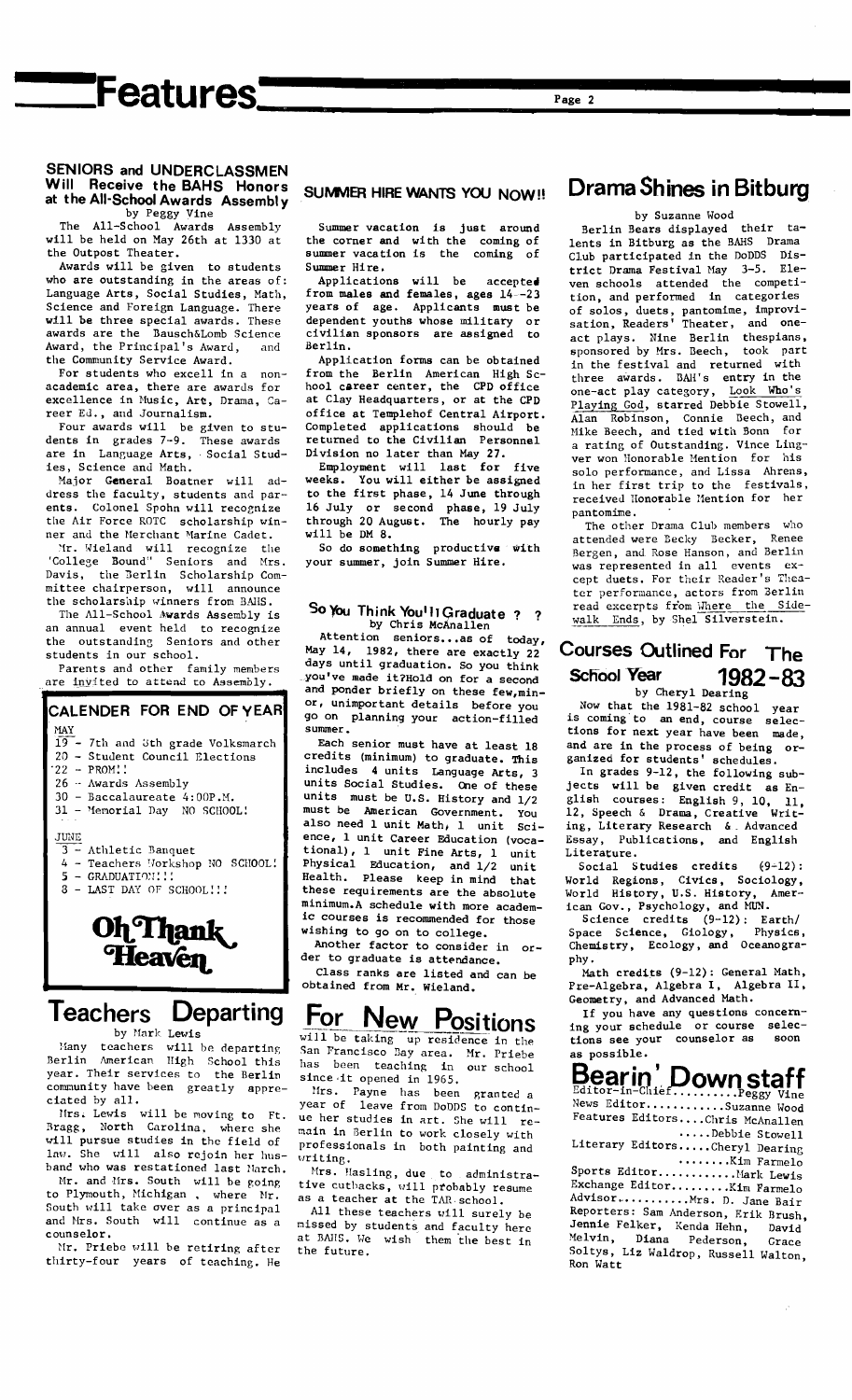# 'Outlook'

#### The Evils of Smoking

The Surgeon General has determined that cigarette smoking may be hazardous to vour health.

So, the truth of the matter is a person who smokes has increased chances of getting cancer and other such smok-While the average smoker is not ining related diseases. terested in hearing about what he is doing to his body, on the whole the smoking public in our nation has sharply decreased since various health related studies have been published.

These studies, which were conducted on rodents as well as humans, seem to have brought about a change in attitude.<br>How scientists managed to turn the rodents into chain smokers remains a mystery to us all. Still, somehow they accomplish this fact and as a result have found that this audacious habit can lead not only to disease but also addiction.

"Nany smokers, on the basis of such studies, have decided<br>to put their "smokes" aside. However, a large number of<br>neople refuse to be intimidated by the fact that they are destroving their bodies.

In an effort to reform these blased believers in the pleasure of smoking, a new approach should be taken. Speaking an ex-smoker myself, a personal testimony to the vali Speaking dity of the following can be taken for granted.

Smoking, a habit which not only blackens vour lunges but also effects your nersonality, often leaves you with a<br>limited vardrobe. On the basis that almost all smokers at one point in their lives make the careless mistake of burn-<br>ing their clothes. This most often happens when wearing the ing their clothes. most expensive or favorite outfit.

Another disgusting reality in the smoking world is the odor. A smoker can be unmistakingly singled out amoung a crowd. To actually touch or possibly kiss a person who n To actually touch or possibly kiss a person who partakes in this disgusting habit can prove to be an undesirable if not revolting experience. Thinking about it even iritates<br>the stomach. The smoker, most likely marked by brown and<br>vellov stained teeth, will probably smell and taste like wet clothes that were shut up in a box for three vears. This<br>odor often leaves the victum or non smoker in a "distasteful" state.

The cost, another innending problem, has notably increased over the vears. So at last smoking is an expensive, unhealthy, bad smelling, clothe ruining, and distasteful habit.

1st Place Tracy Carrell Grade 12



#### The Evils of Smoking

Smoking, or the inhalation of tobacco smoke into one's lungs, has become one of the most popular "nasty habits" in the world.

The reasons that people smoke, according to them, can vary greatly. "It calms my nerves," or "it gives me some<br>ting to do with my hands," or even this one, which always 'it gives me somebrings forth a chuckle from me, "I really enjoy smoking."<br>I must confess that I fail to see any pleasurable aspects of smoking. But the real reason for smoking seems to be social pressures.

The physically detrimental effects of smoking are much broader than a smoker would lead you to believe. Pue to concentrated and frequent exposure to smoke the mouth, throat, and lungs are extremly vulnerable to diseases, such as cancer and cannot function the way they should. This causes a shortage of breath, which tends to make the smoker do less phsical exercise, which of cource leads to the deteriora-<br>tion of the entire body. There are also many minor dam-<br>ages caused. These can be: "Smoker's lines" around the eves, caused by a combination of wincing and deterioration of muscle tissue in that area: the vellow stained renrating "nicotine" inpers": and unsightly stains on the teeth.

If someone would willing destroy his own body, I can see that it is his own preopative. However he has no right whatso-<br>ever to infringe on other peoples' right to a smoke-free en-An avareness of this is causing many smokers to viornment. refrain whill they are away from others who do not apprei-<br>ciate it, but they are away from others who do not apprei-The non-smoker must still put up with smelly clothes, ing. rooms, and breath from those who feel it is of such dire importance to inhale smoke.

> $2nd$  place Bridget Toner  $C<sub>rad</sub>e$  12

#### The Evils of Smoking

Once upon a time there was the ignorant human being and a funny-looking plant. Winter was soon to come and a fuel, would be needed for the fire to keep The ignorant human dried and burnt the him warm. funny looking plant to warm himself. "ooh!" said he, as he sniffed up the fumes. So he tried many<br>ways to sniff the fumes, first he used a bowl, but<br>the wind blew the fumes every which way. Next he the wind blew the rumes every which may. There and it<br>put the funny-looking plant in a hollow stick and it<br>worked wall except it burnt his nose. "Ah" said he, worked well, except it burnt his nose. the mouth might work, and it did. He went every-<br>where to show off his new discoveray. Everyone looked at him with curious eyes and wanted to try this smoke breathing, and they did.<br>A time not long ago there was the doctor who saw

the ignorant people, and the stick with the funnylooking plant inside. Some were very sick, coughing, choking and having a good old time.

Then there was the X-ray machine. "Look at that" said the doctor, "Look at the funny looking lumps."<br>The doctor wondered, "Could the funny looking lumps." cause this?" Without delay he dug in to find the facts. This funny-looking plant is bad medicine,"<br>he said in despair. He decided he had to warn the ignorant people. He put up signs and warnings, but ignorant people didn't see any danger. "We feel good"<br>they said, "It's cool." The doctor was sad, there<br>was nothing he could do. He saw them die and thier children die and their children die and still no one saw the good he was doing.

> 3rd Place Terry Kennard Grade 12

HONORABLE MENTIONS Cynthia Pugh Ronald Watt, Jr.